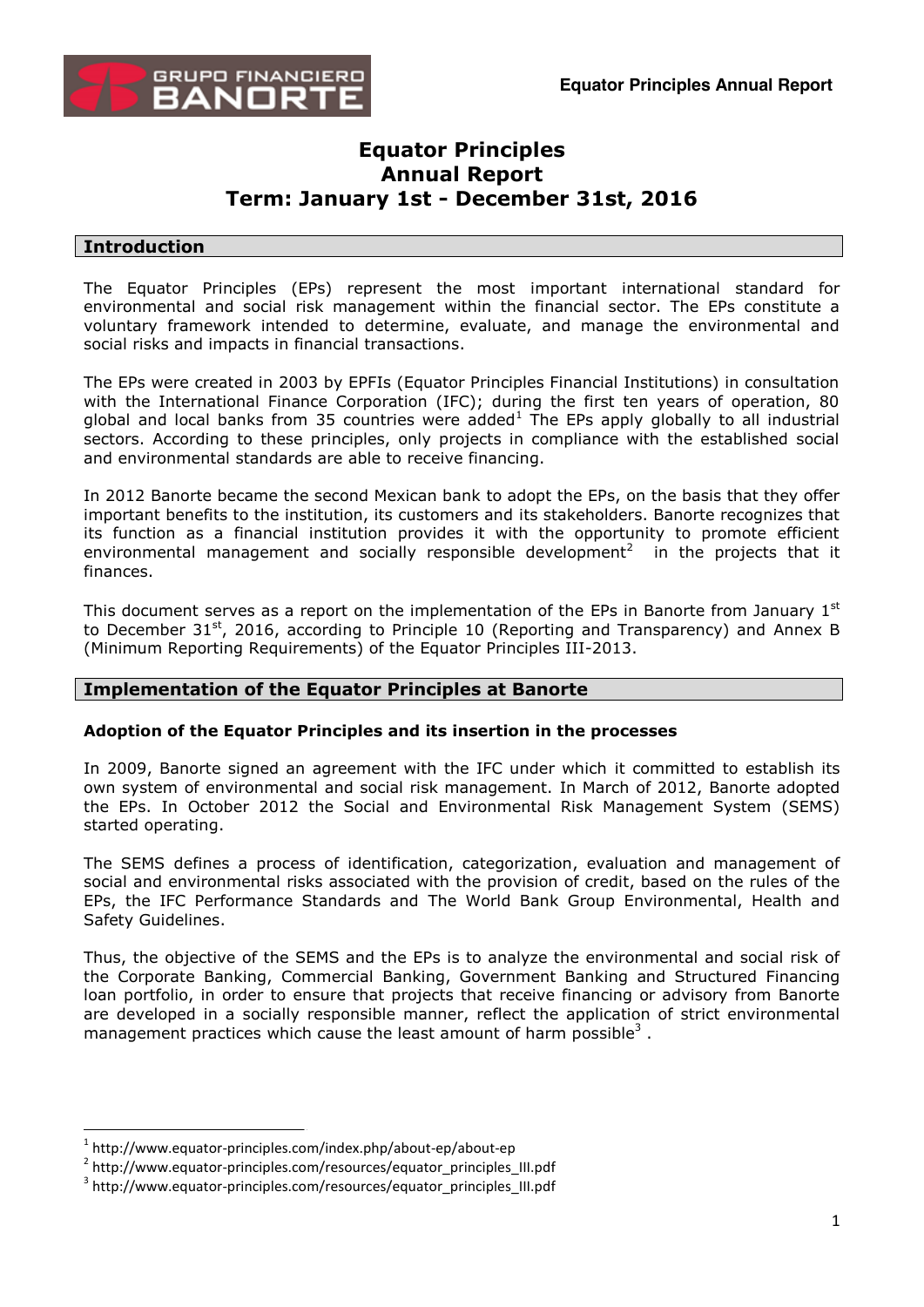



#### **Administrative structure of the Equator Principles**

The SEMS and the EP's are in charge of the leadership of Sustainability and Responsible Investment department, who created the Social and Environmental Risk Area (Gerencia de Riesgo Socio-Ambiental: GRSA) in order to successfully administrate and operate the system. The GRSA is integrated by two manager positions and one analyst with education, experience, competence and specialized skills related to social and environment issues.



Graphic 1. Administrative Structure of the SEMS and EP's.

#### **Social and Environmental Risk Management System and the Equator Principles**

The SEMS of Banorte is responsible for the social and environmental risk analysis process, which consists of the identification, categorization, evaluation and management of the social and environmental risks associated with the financial transactions.

#### **1. Identification of social and environmental risks**

The process begins with the identification of potential social and environmental risks. This is achieved by analyzing the characteristics of potential investments proposed by the credit officers based on information provided by the Selective Credit Alliance System (Sistema Alianza  $Crédito Selectivo: SACS)$ , by telephone or through questionnaires<sup>4</sup> prepared by the SEMS (in case of the Government Banking and Structured Finance). The characteristics include customer activity, credit destination, financial product, amount of the credit, and the corresponding deadlines.

At this stage the use of bank exclusion list is very important to rule out any activity considered prohibited. Additionally a reputational risk analysis is performed to better understand the exposure of Banorte to this type of risk.

 $^4$  See Appendix 2. Questionnaire for Government Banking also see Annex 3. Questionnaire for Structured Finance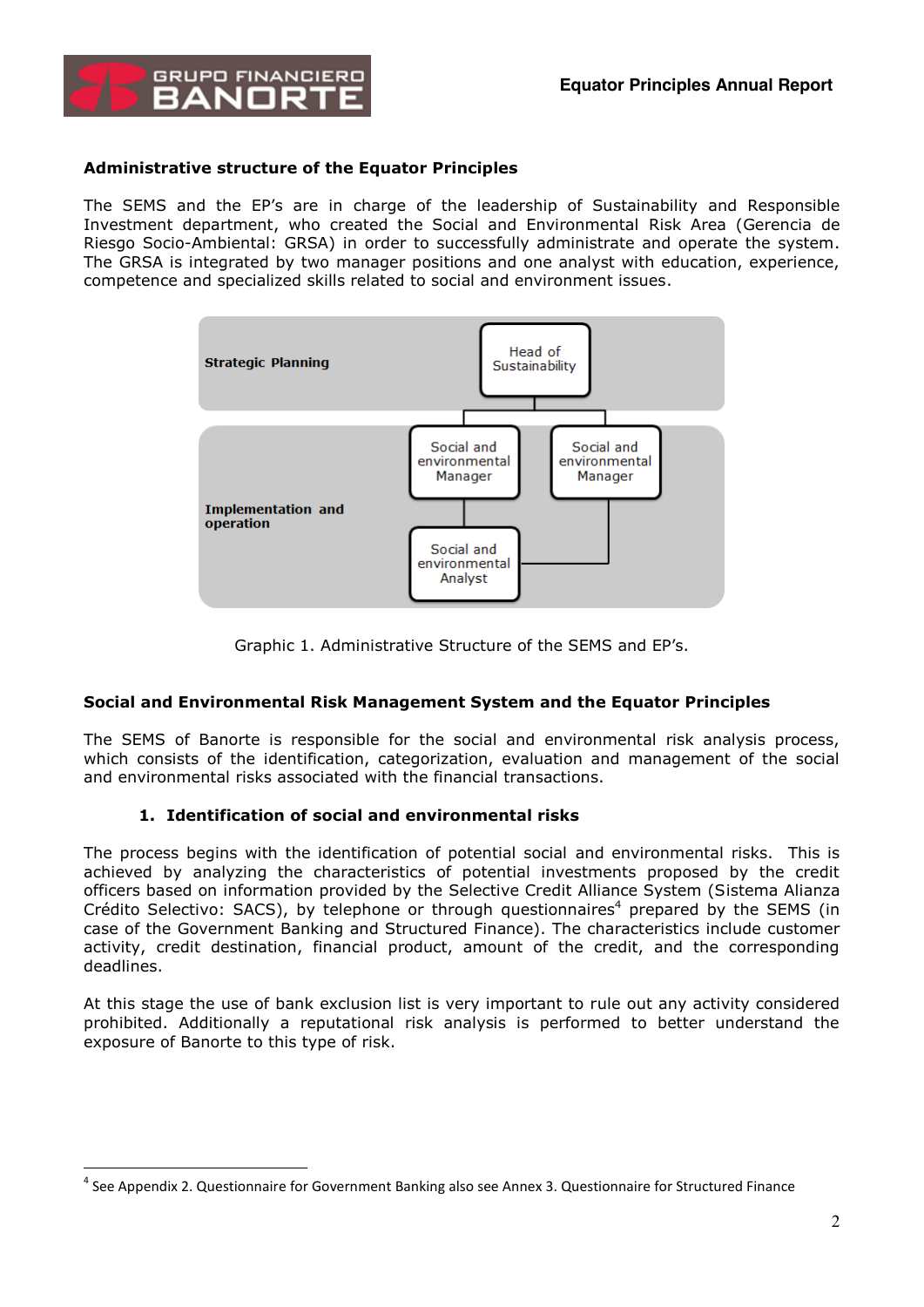

## **2. Categorization of social and environmental risks**

The categorization is assigning a social and environmental level to credits depending on the magnitude of impacts and risks that generate. The risk is classified in the following categories: low risk (C), medium risk (B) or high risk (A). Also, the categorization pays special attention to sensitive industrial industries (mining, chemicals, forestry, agribusiness, tourism, etc.) and its impact on natural areas, cultural heritage and indigenous people.

The determination of the social and environmental risk level is made based on the initial risk, which is automatically provided by SACS, according to a predetermined matrix that relates the purpose of the loan with a specific risk level from each industrial activity. Thus, once the potential risks are identified, the GRSA will then confirm or reassign the level of risk.

#### **3. Evaluation of social and environmental risks**

The evaluation of social and environmental risks consists of the projects compliance verification under the current national regulatory framework and according the international guidelines on social and environmental issues for the financial sector (Performance Standards and Equator Principles).

Loans over 1 million dollars are evaluated by the IFC Performance Standards, and loans over 10 million dollars are analyzed under the Equator Principles framework. All the loans related to sensitive industries are evaluated. Thus, GRSA requires that investment officers obtain the necessary information to conduct due diligence<sup>5</sup> that ensure compliance.

The evaluation of the social and environmental risks includes recommendations for both the Credit Committee and the customer regarding the social and environmental viability of the project and improvements in social and environmental performance. The Committee considers the GRSA opinion to grant funding and customers receive guidance to improve their environmental management practices and social responsibility.

#### **4. Management of social and environmental risks**

The risk management stage refers to the monitoring of the project's environmental and social performance during the life cycle of financings. This monitoring applies to loans that were evaluated, mainly projects analyzed under the EP'S framework. During this stage, GRSA establishes continuous contact with the executives and analysts in order to guide clients in complying with assessment frameworks, through annual documentary reviews, site visits and monitoring projects and/or company's reputational risk.

#### **Review of the implementation of the Equator Principles**

As part of the Banorte's SEMS continuous improvement process, the Head of Sustainability and Responsible Investment department, in partnership with GRSA, assesses the SEMS operation and the EP application conducting an annual review of the results attained and the objectives achieved. This review considers the feedback of the different departments of the bank which are involved in the system (Credit, Normativity, Compliance Legal and Specialized Credit Areas).

 $<sup>5</sup>$  See Appendix 4. Due Diligence</sup>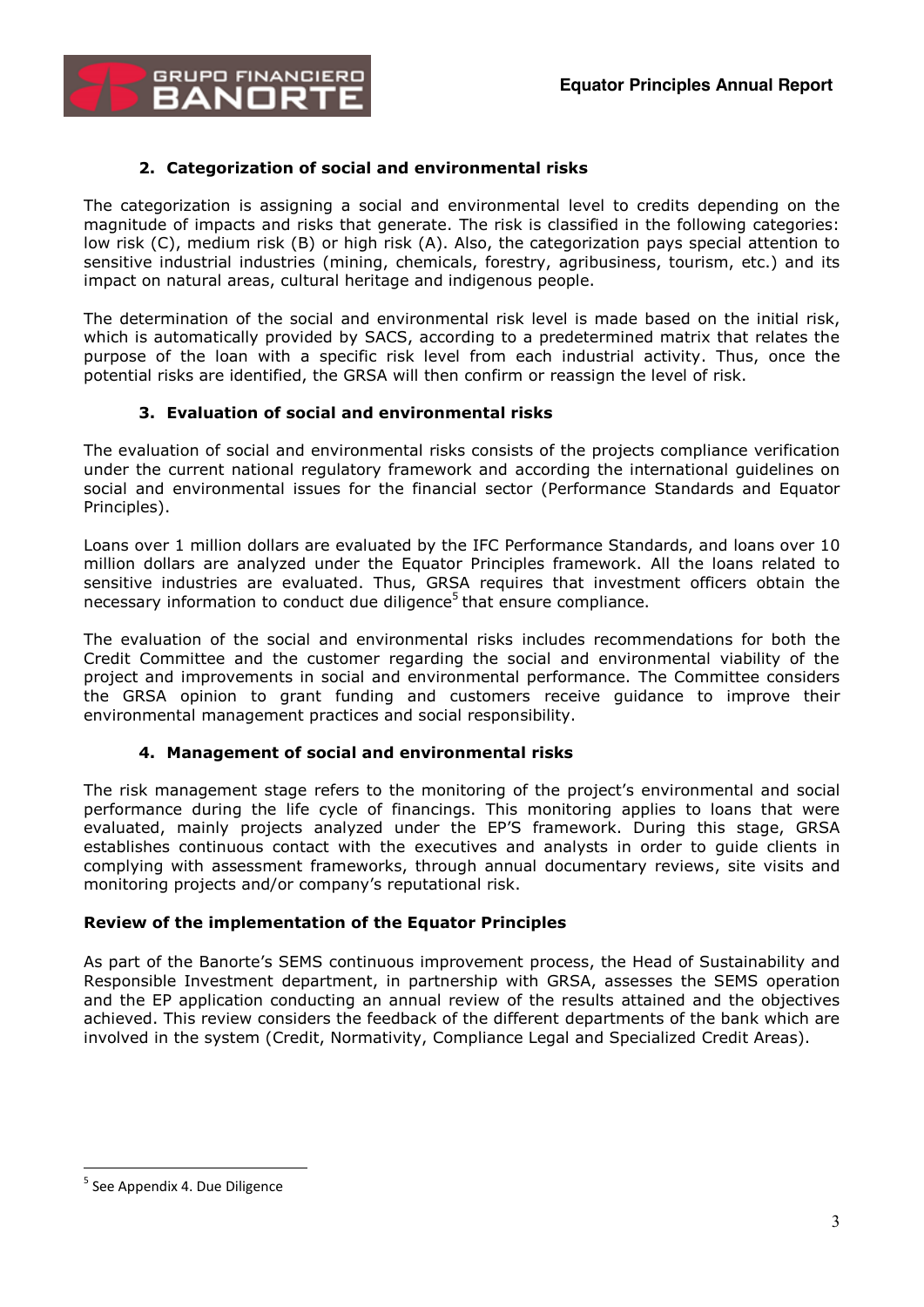

#### **Training of the Equator Principles staff**

The GRSA, responsible for the operation of the SEMS, is comprised of personnel with specialized education and skills on social and environmental issues. In addition, the GRSA periodically receives in-person or online training related to specific topics regarding environmental and social risk management including human rights, indigenous communities, cultural heritage, impact evaluation and environmental risks, among others.

Also, GRSA trains the Credit Areas about the definition, objectives, responsibilities, scope and operation of SEMS and PE, through personal contact at the time of investment analysis, online training and the monthly distribution of a newsletter "SEMS en breve" showcasing of high social and environmental risk at national and international level.

#### **Report of results of the Equator Principles of 2016**

Since June 2013, the SEMS and EP operations have taken into account the Equator Principles III - 2013 for "Non-Designated Countries" like Mexico, in the region of the Americas. Regarding to the provision of credit from January 1st to December 31st, 2016, the EP application produced the results detailed below.

| <b>CATEGORY</b>                         | A              | в | C  |
|-----------------------------------------|----------------|---|----|
| Total                                   | 5              | 5 | 16 |
| <b>SECTOR</b>                           |                |   |    |
| <b>Mining</b>                           | O              | O | n  |
| <b>Infrastructure</b>                   | 3              | O |    |
| Oil & gas                               | U              | ŋ | ŋ  |
| <b>Power</b>                            | 0              |   | n  |
| <b>Others</b>                           | $\overline{2}$ | 4 | 15 |
| <b>REGION</b>                           |                |   |    |
| <b>Americas</b>                         | 5              | 5 | 16 |
| <b>Europe, Middle East &amp; Africa</b> | U              | U | O  |
| <b>Asia Pacific</b>                     | U              | U | n  |
| <b>DESIGNATED COUNTRY</b>               |                |   |    |
| <b>Designated country</b>               | 0              | O | n  |
| Non designated country                  | 5              | 5 | 16 |
| <b>INDEPENDENT REVIEW</b>               |                |   |    |
| Yes                                     | 5              | 5 |    |
| No                                      | n              |   | 16 |

#### Table 1. 2016 Project Finance

The majority of Project Finance (16 projects) are category C with minimal or no adverse environmental and social risks and/or impacts; 5 projects are category B and 5 others are in category A. Category A and B projects presented independent review when applying for funding.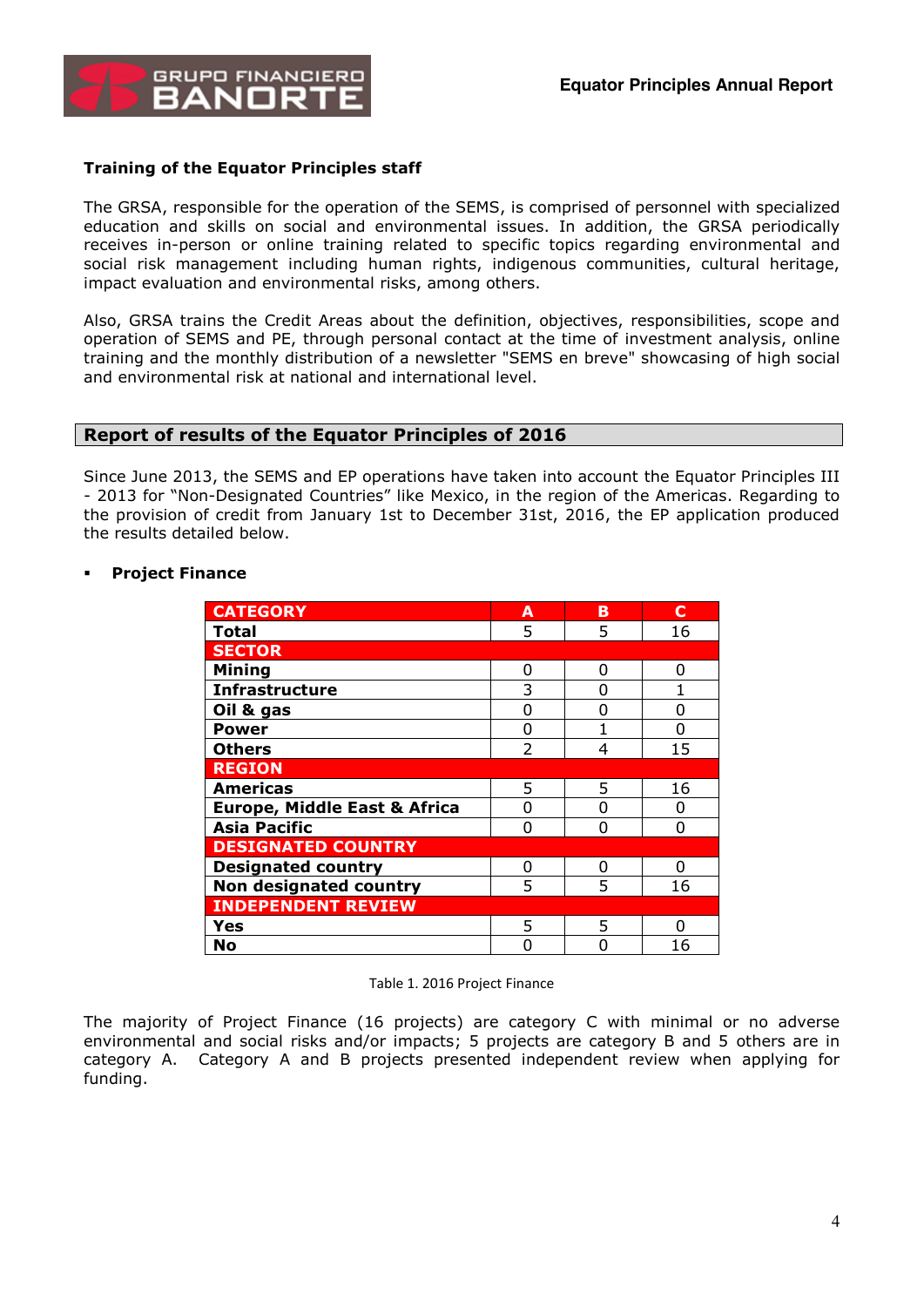



Graphic 2. Total number of project finance transactions that reached financial close in 2016.

| <b>CATEGORY</b>                         | A | в | C |
|-----------------------------------------|---|---|---|
| Total                                   | U | 1 | 8 |
| <b>SECTOR</b>                           |   |   |   |
| <b>Mining</b>                           | ŋ | 1 | n |
| <b>Infrastructure</b>                   | ი | ŋ | n |
| Oil & gas                               | ი | N | n |
| <b>Power</b>                            | O | U | ŋ |
| Others                                  | O | ŋ | 8 |
| <b>REGION</b>                           |   |   |   |
| <b>Americas</b>                         | O | 1 | 8 |
| <b>Europe, Middle East &amp; Africa</b> | n | O | n |
| <b>Asia Pacific</b>                     | ŋ | ŋ | ი |
| <b>DESIGNATED COUNTRY</b>               |   |   |   |
| <b>Designated country</b>               | O | 0 | ŋ |
| Non designated country                  | n |   | 8 |
| <b>INDEPENDENT REVIEW</b>               |   |   |   |
| Yes                                     | n |   | O |
| No                                      |   |   | 8 |

## **Project-Related Corporate Loans**

Table 2. 2016 Project-Related Corporate Loans

The majority of Project-Related Corporate Loans (8 projects) are category C with minimal or no adverse environmental and social risks and/or impacts. Only 1 project is category B and no project is category A. Category B project presented independent review when applying for funding.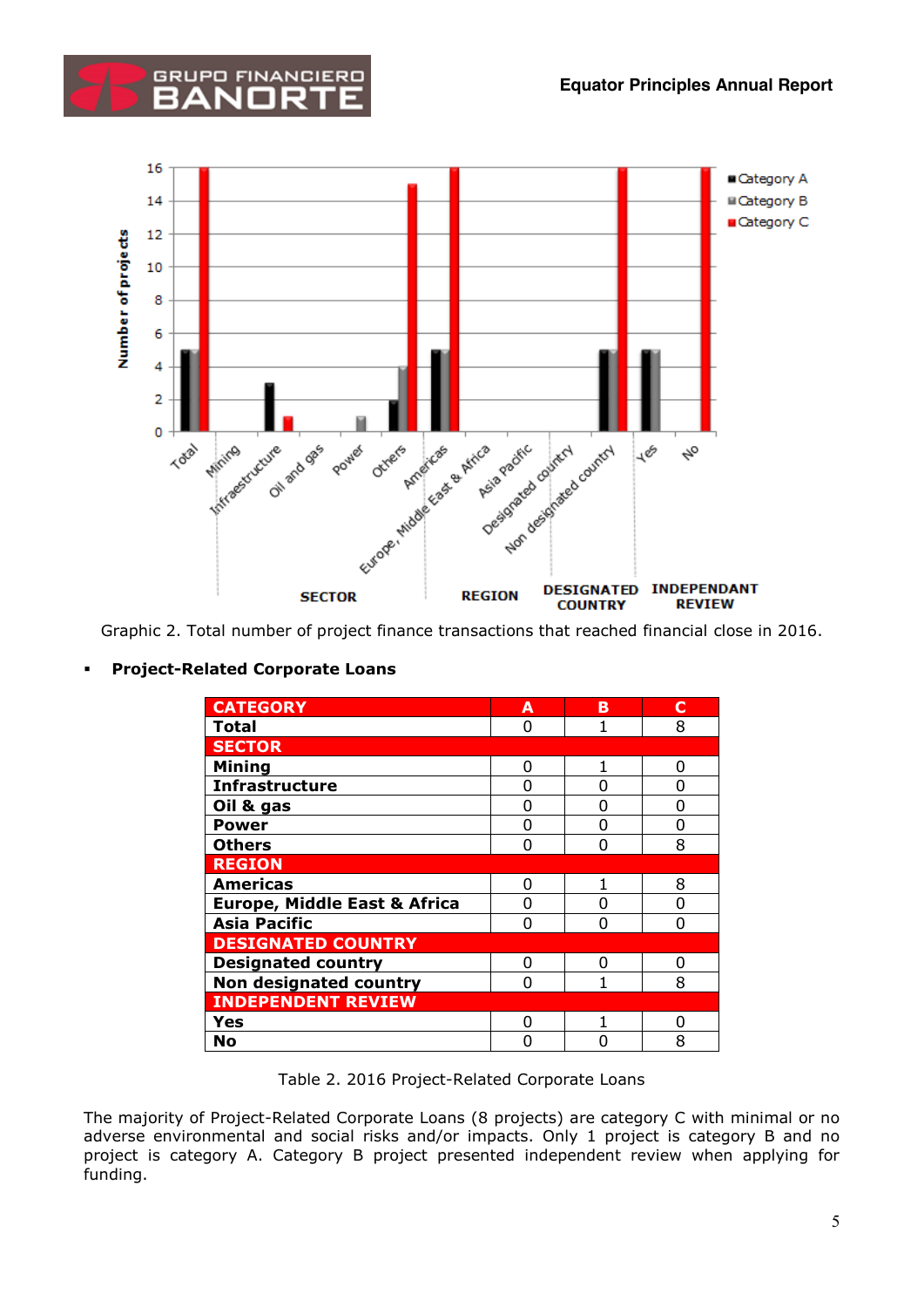



Graphic 3. Total number of Project-Related Corporate Loans transactions that reached financial close in 2016.

## **Project Finance Advisory Services**

Banorte did not authorize any transaction of 10 million dollars or more for Project Finance advisory services with significant social and/or environmental risks.

#### **Bridge loans**

Due to their nature, the information about the bridge loans is not subject to specific reporting requirements of the report<sup>6</sup>.

## **Project Name Reporting for Project Finance**

We cannot disclose 'Project Name Reporting for Project Finance' data for applicable transactions from January 1st to December 31st, 2016, as disclosure would violate applicable local laws and regulations.

In particular, Article 142 of the Law on Credit Institutions, stating that the information and documentation relating to operations and services shall be confidential. So credit institutions in protecting the right to privacy of its customers and users, they can only give news or information the owner, their representatives and when requested by the judicial authority, the National Banking and Securities Commission, Bank of Mexico, the Institute for Protection of Bank Savings and the Commission for the Protection and Defense of Financial Services Users.

 $6$  http://www.equator-principles.com/resources/equator\_principles\_spanish\_2013.pdf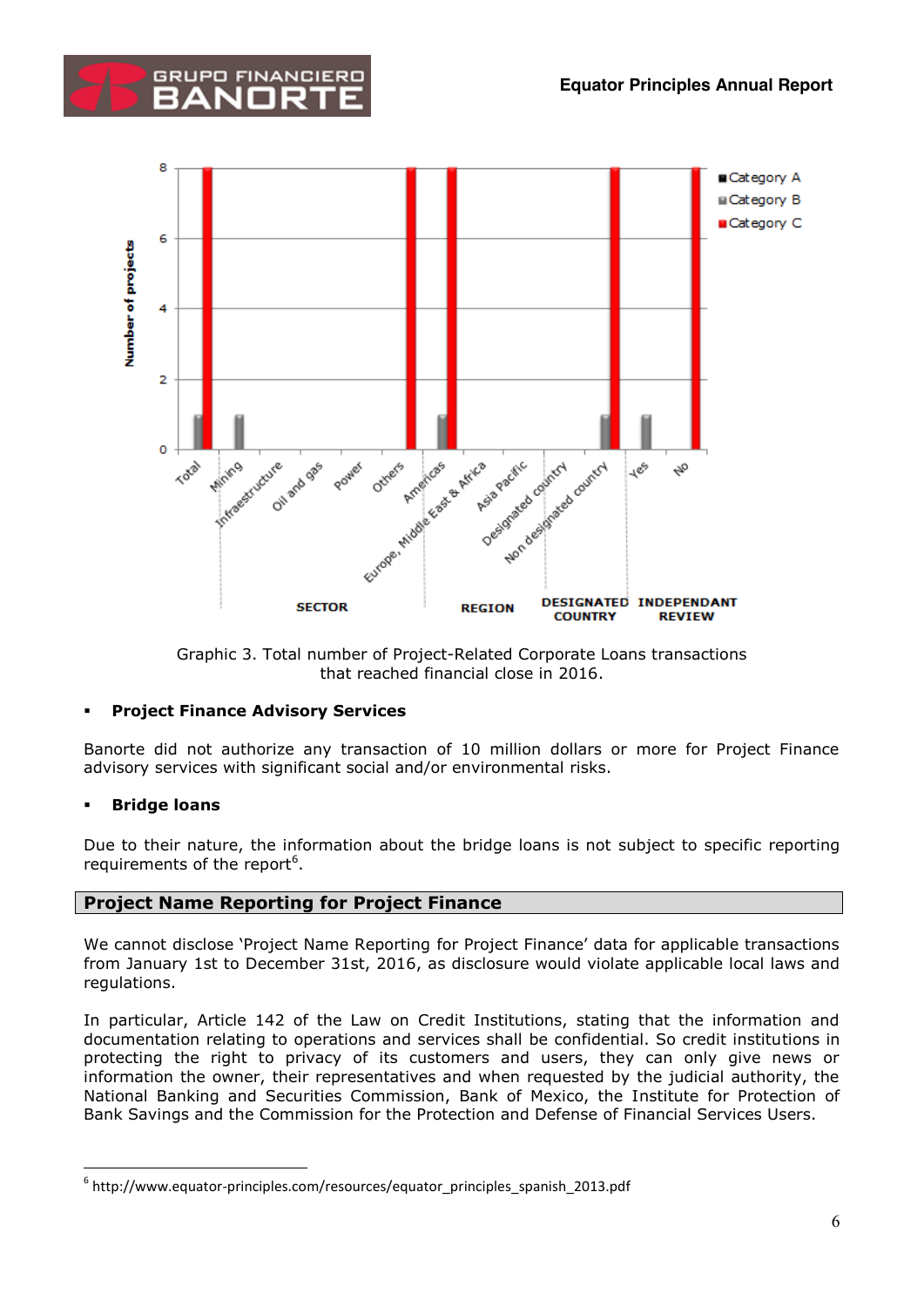

#### **Conclusions**

The adoption and implementation of the Equator Principles at Banorte has represented an important challenge. During this reporting period we strengthened the operation and implementation of our SEMS and EP's practices thanks to a better integration and communication with the different business areas involved, optimizing risk analysis tools and screening methodologies. We are convinced that continuous improvement in implementing the EP's, will allow for environmentally and socially responsible economic growth for the institution and for our customers.

#### **Hyperlink to Data and Implementation Reporting**

[https://www.banorte.com/wps/portal/gfb/Home/investor-relations/financial-information/annual](https://www.banorte.com/wps/portal/gfb/Home/investor-relations/financial-information/annual-reports)[reports](https://www.banorte.com/wps/portal/gfb/Home/investor-relations/financial-information/annual-reports)

#### **Contact information**

#### **Mariuz Calvet Roquero**

Director of Sustainability and Responsible Investment [mariuz.calvet@banorte.com](mailto:mariuz.calvet@banorte.com) Tel. +52 (55) 51 74 6000 Ext. 4119

#### **Britzia Silva Enciso**

Social and Environmental Risk Manager [britzia.silva@banorte.com.mx](mailto:britzia.silva@banorte.com.mx) Tel. +52 (55) 51 74 6000 Ext. 4112

#### **Cynthia Alfaro Martínez**

Social and Environmental Risk Manager [cynthia.alfaro.martinez@banorte.com.mx](mailto:cynthia.alfaro.martinez@banorte.com.mx) Tel. +52 (55) 51 74 6000 Ext. 4111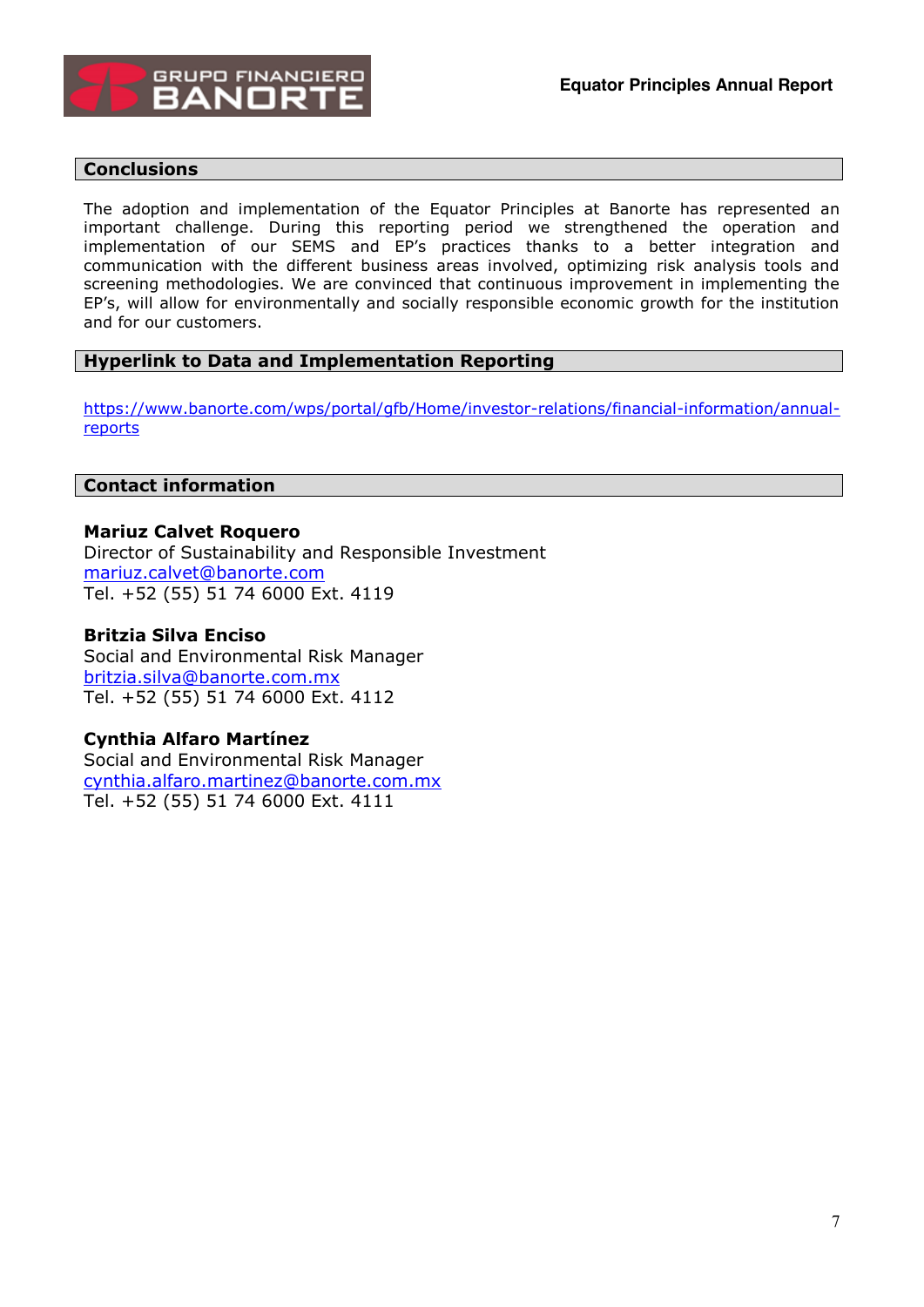

## **Exclusion list of Banorte**

#### **03.02 Prohibited Risk Situations.**

The following activities and operations are considered prohibited. For this reason, these activities do not require a preliminary analysis to determinate their disapproval.

- a. Production or activities that involve forced labor  $(1)$  or child labor exploitation.
- b. Production or commerce of any product or activity considered as illegal, all in the current legal framework.
- c. Any business related to pornography and prostitution.
- d. Wildlife crime regulated by the Convention on International Trade in Endangered Species of Wild Fauna and Flora (CITES).
- e. Production or trade of radioactive material (including warehousing and treatment of radioactive wastes.) asbestos, polychlorinated biphenyl (PCB) and others chemical products that have been prohibited internationally.
- f. Production and trade of pharmaceutical or pesticide and herbicides that has been prohibited internationally.
- g. Production or trade of harmful substances that destroy ozone, which have been prohibited internationally.
- h. Sea fishing using nets more than 2.5 km long.
- i. Commercial forestry at commercial level in primary tropical rainforest.
- j. Any other activity that is in violation of environmental, health or industrial safety laws.
- (1) Forced labor means all labor or service that is involuntary, that is obtained through the use of threat, force or punishment.

 $(2)$  Child labor exploitation means the employment of children characterized by economic exploitation, , or with a probable risk of danger for the child, or interferes with the formal education of the child, or that causes harm to the health of the child, or has a negative impact on the physical, mental, spiritual, moral or social welfare of the child.

In the case of the following activities or operations, the Central Credit Committee, has the exclusivite authority to approve the financing; this process also requires the signature of the Director General de Banorte.

- x Candidates, Political Exposed Persons, Unions, Political Organizations.
- Banorte can only provide financing the three largest political parties in the country registered with the Federal Electoral Institute (Instituto Federal Electoral:IFE); an exception can be made for the financing of other political parties registered in the IFE, but only for 4 million Units of Investment (UDI) this process also requires that the Risk Policy Committee (Comité de Políticas de Riesgo) is informed about any such exceptions.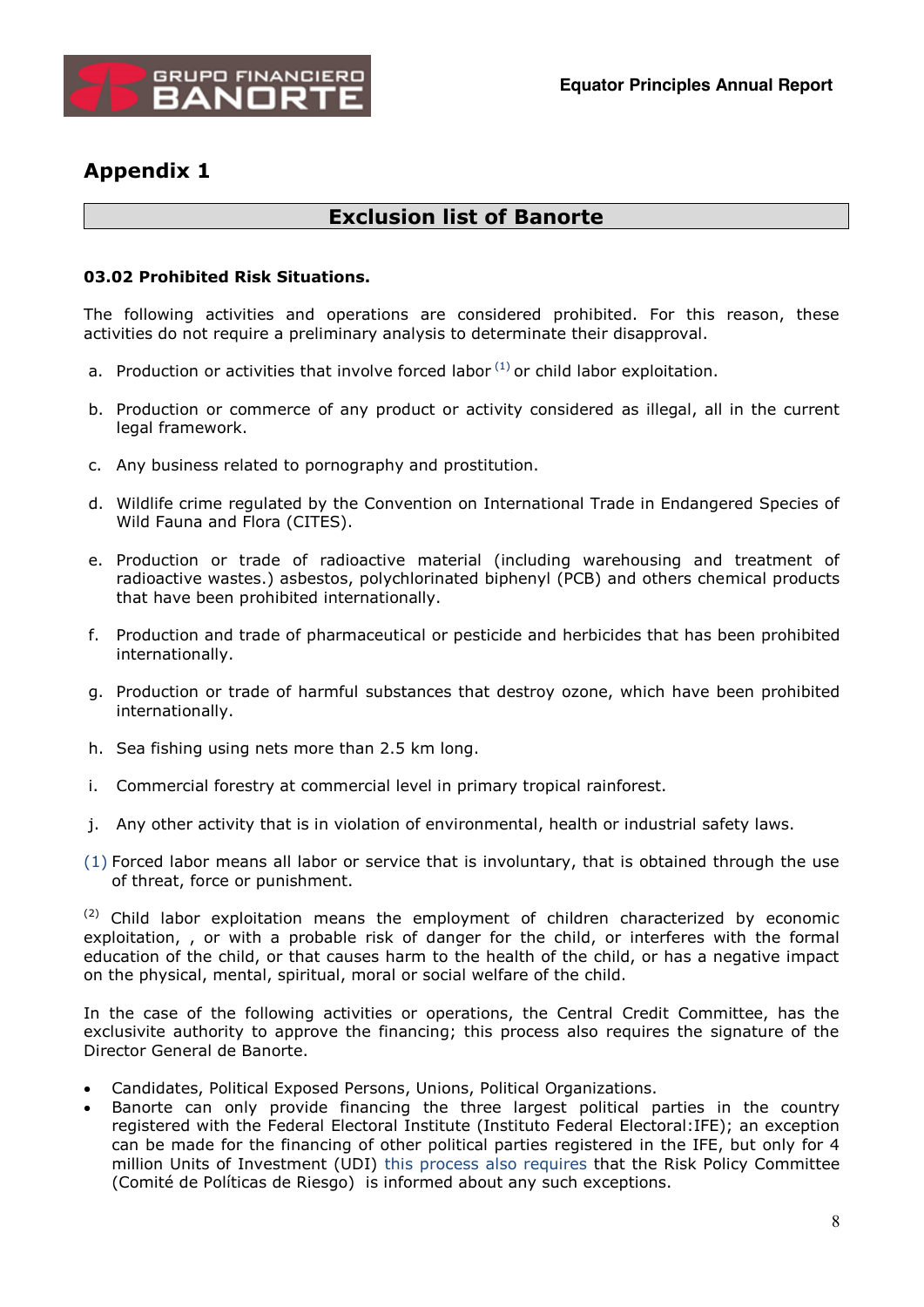

Churchs

.

- **Gambling**
- Military Equipment.

For the case of SOFOL (Limited Scope Financial Institutions) mortgage loans, the prior authorization of the Risk Policy Committee is required, due to the "zero limit" according to the number 1.1.5.3.2.2. Specific Limit for Credit Risk for SOFOL Mortgages (Límite Específico de Riesgo de Crédito para Sofoles Hipotecarias) in the Risks Manual.

Transaction with applicants, whose credit score, which is determined by the Credit Bureau (Buró de Crédito) has one the following characteristics:

- Suspension of payments or bankruptcy, except expired procedures (1).
- Fraud, except when the Credit Bureau and/or the creditor determine that the fraud is not attributable to the client (2).
- Prevention Code 78, business receptors of credit cards that result in losses for the institution.
- Bankruptcy to 2,000 UDI.
- Observation Code UP. Account that result in bankruptcy. Amount superior to 2,000 UDI.
- Prevention Code 86; Client that have guarantees that support their line of credit, without authorization of the guarantor.

(1) The Codes that determine Suspension of Payments or Bankruptcy are:

Prevention Code 80. Client declared to be Bankrupt, Suspension or Payments or Insolvency.

(2) The Codes that determine Fraud are:

- Prevention Code 82. Client that results in a loss to the quarantor by proven fraud.
- Observation Code FD. Fraudulent Account.

MOP 99. Fraud committed by the consumer.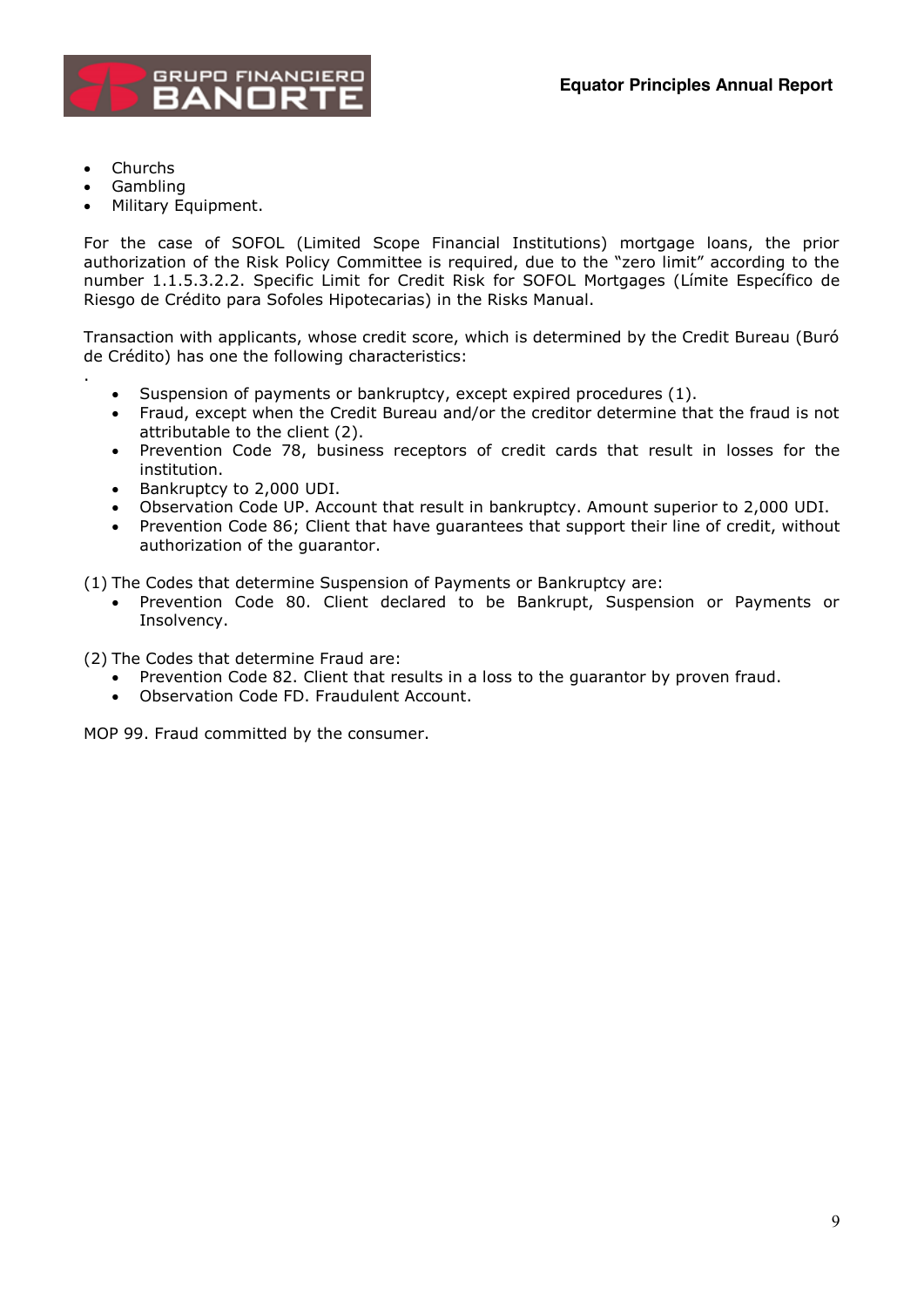

# **Equator Principles Questionnaire Government Banking**

| Folio       | Date               |  |
|-------------|--------------------|--|
| Client Data |                    |  |
| <b>CASR</b> | Requested amount L |  |

The following questions are aimed at determining whether a new project will require further due diligence under the Equator Principles. If you answer is YES to any of the following questions in either the financial criteria (A) or the non-financial criteria (B) please contact the Social and Environmental Risk Department.

## A. **Financial Criteria**

- 1. Is it a new project? *(Restructuring is not eligible)*
	- $\Box$  Yes  $\Box$  No.
- 2. Is it a funding project with a total investment of USD \$10 million or more?
	- $\Box$  Yes  $\Box$  No

#### **B. Non-Financial Criteria (Climate Change)**

1. The project expects to be more than 100,000 tons of  $CO<sub>2</sub>$  equivalent annually?

 $\Box$  Yes  $\Box$  No

2. The project to be financed is of high intensity in carbon emission or it belongs to one of the following sectors:

 $\square$  Production of cement & lime

 $\Box$  Thermal power plants

- $\Box$  Iron & Steel Industry
- $\Box$  Foundry
- $\Box$  Melting & refining of metals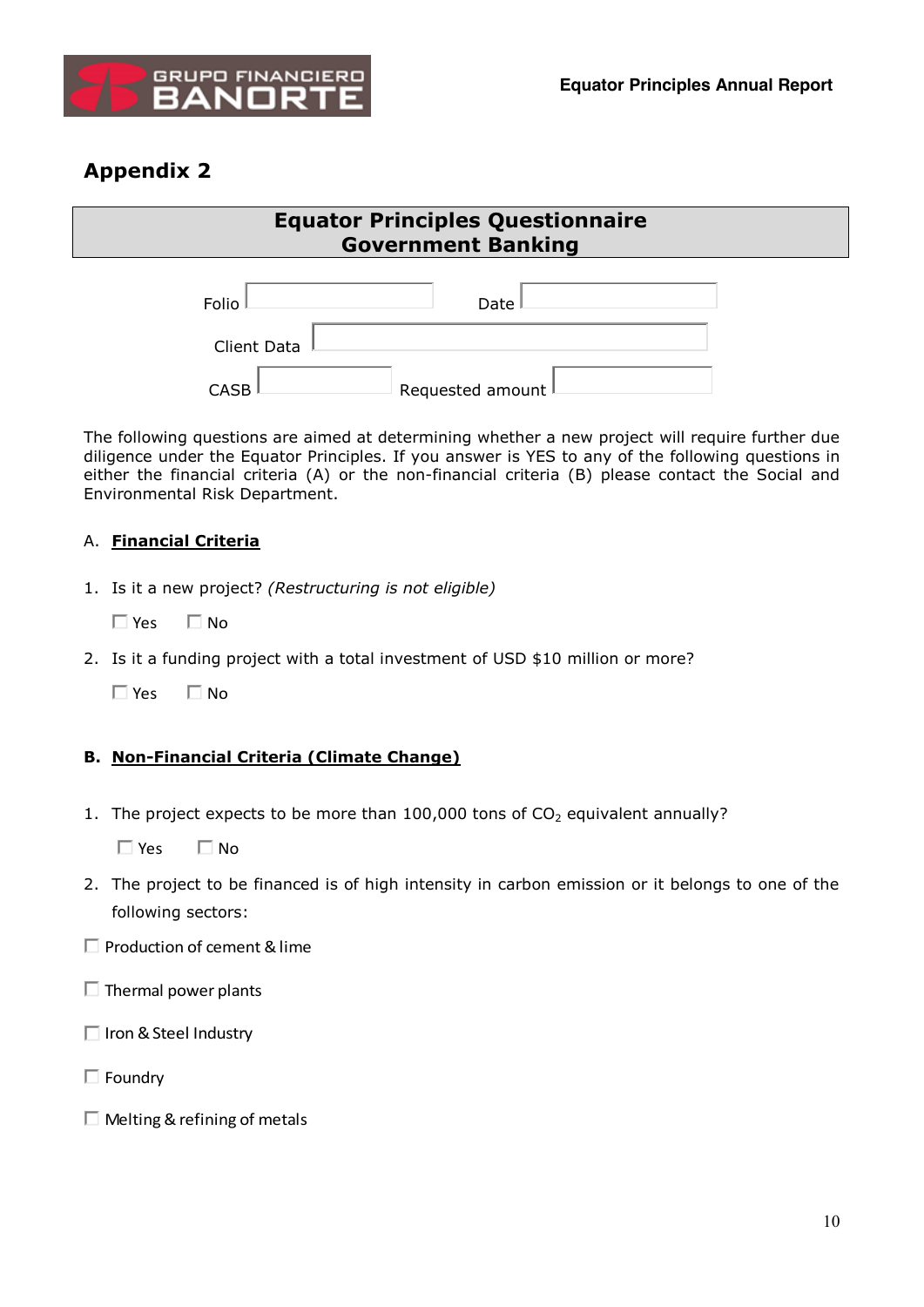

## **Project Description**

(Location, goal, capacity, sector, particularities)

**Credit Executive:**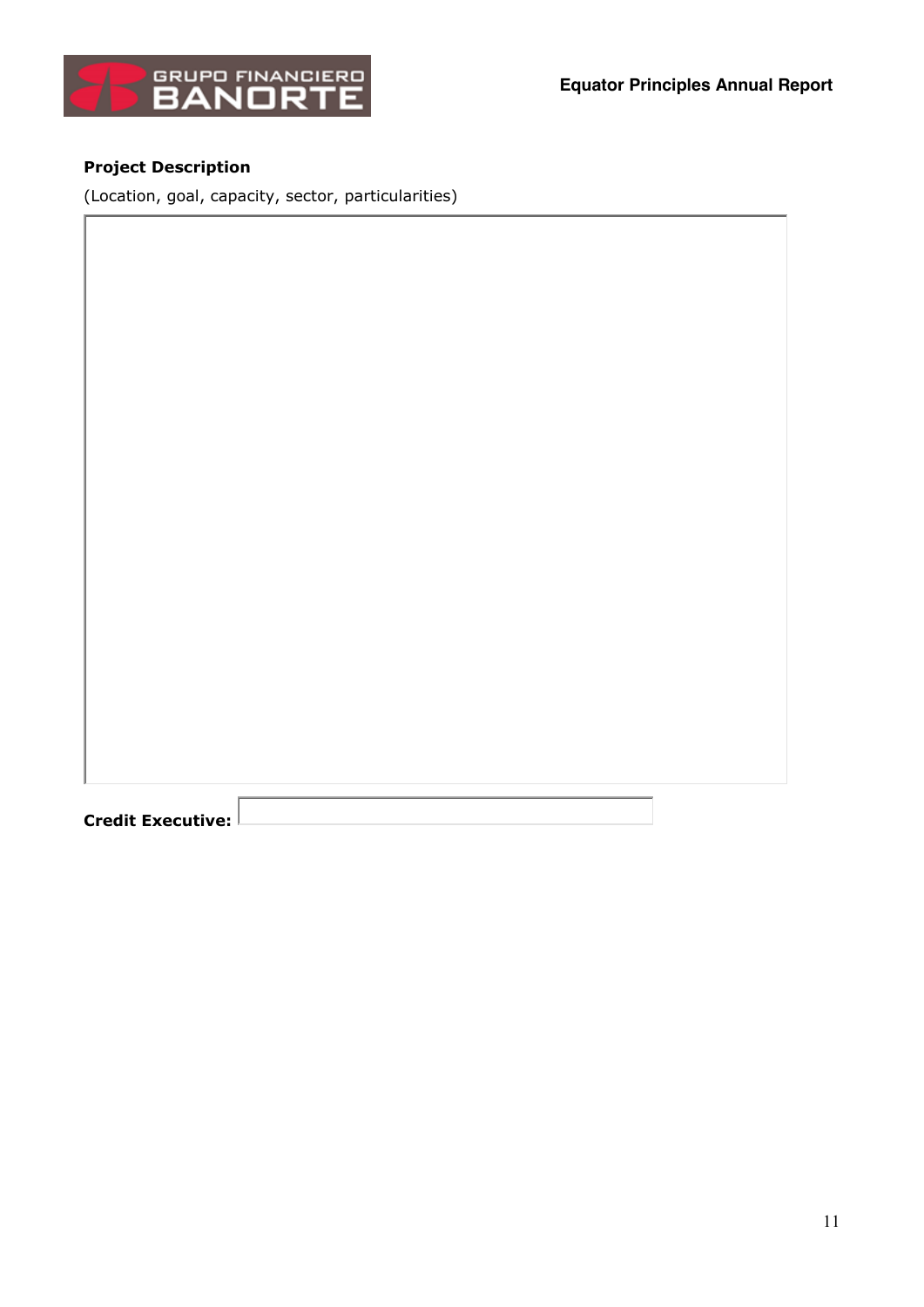

# **Equator Principles Questionnaire Structured Finance**

|             | Folio       |                              | Date             |  |
|-------------|-------------|------------------------------|------------------|--|
|             | Client Data |                              |                  |  |
| <b>CASB</b> |             |                              | Requested amount |  |
|             |             | <b>Total Cost of Capital</b> |                  |  |

The following questions are aimed at determining whether a new project will require further due diligence under the EPs. If you answer YES to any of the following questions in either the financial criteria (A) or the non-financial criteria (B) please contact the CSA.

## **A. Financial criteria**

- 1. The financing is an advisory service, whose total amount of investment is \$10 million USD or more.
- $\Box$  Yes  $\Box$  No
- 2. Is it a funding project with a total investment of USD \$10 million or more?
- $\Box$  Yes  $\Box$  No
- 3. The financing is a business loan and complies with the following five criteria:
- $\square$  Related to a single project
- $\Box$  Total amount of financing is USD \$100 million more
- $\square$  The initial exposure of Banorte is at least USD \$50 milion.
- $\Box$  The term of the loan is at least two years
- $\Box$  The borrower has the cash operating control (direct or indirect) on the project
- 4. The financing is a temporary credit with a duration of less than two years, with the intention of being refinanced by a project loan for a business loan related to a project, and it is anticipated that this will comply with any of the criteria listed in questions 1 to 3?
- $\Box$  Yes  $\Box$  No

## **B. Non-financial criteria (Climate Change):**

1. The project expects to be more than 100,000 tons of  $CO<sub>2</sub>$  equivalent annually?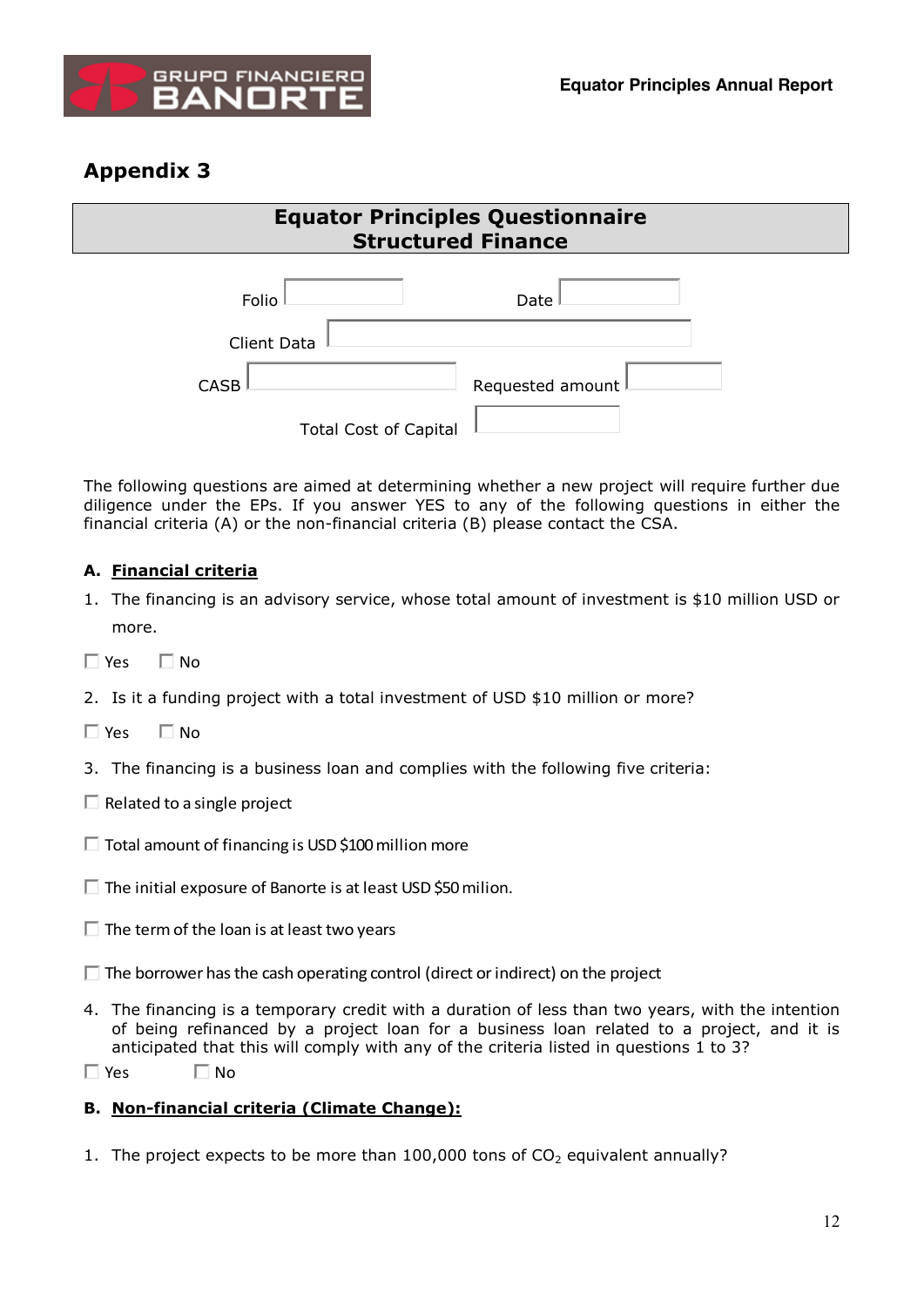

□ Yes □ No

- 2. The project to be financed has high-intensity carbon emissions or belongs to one of the following sectors:
- $\square$  Production of cement & lime
- $\Box$  Thermal power plants
- □ Iron & Steel Industry
- $\Box$  Foundry
- $\square$  Melting & refining of metals

#### **Project Description**

(Location, goal, capacity, sector, particularities)

**Credit Executive:**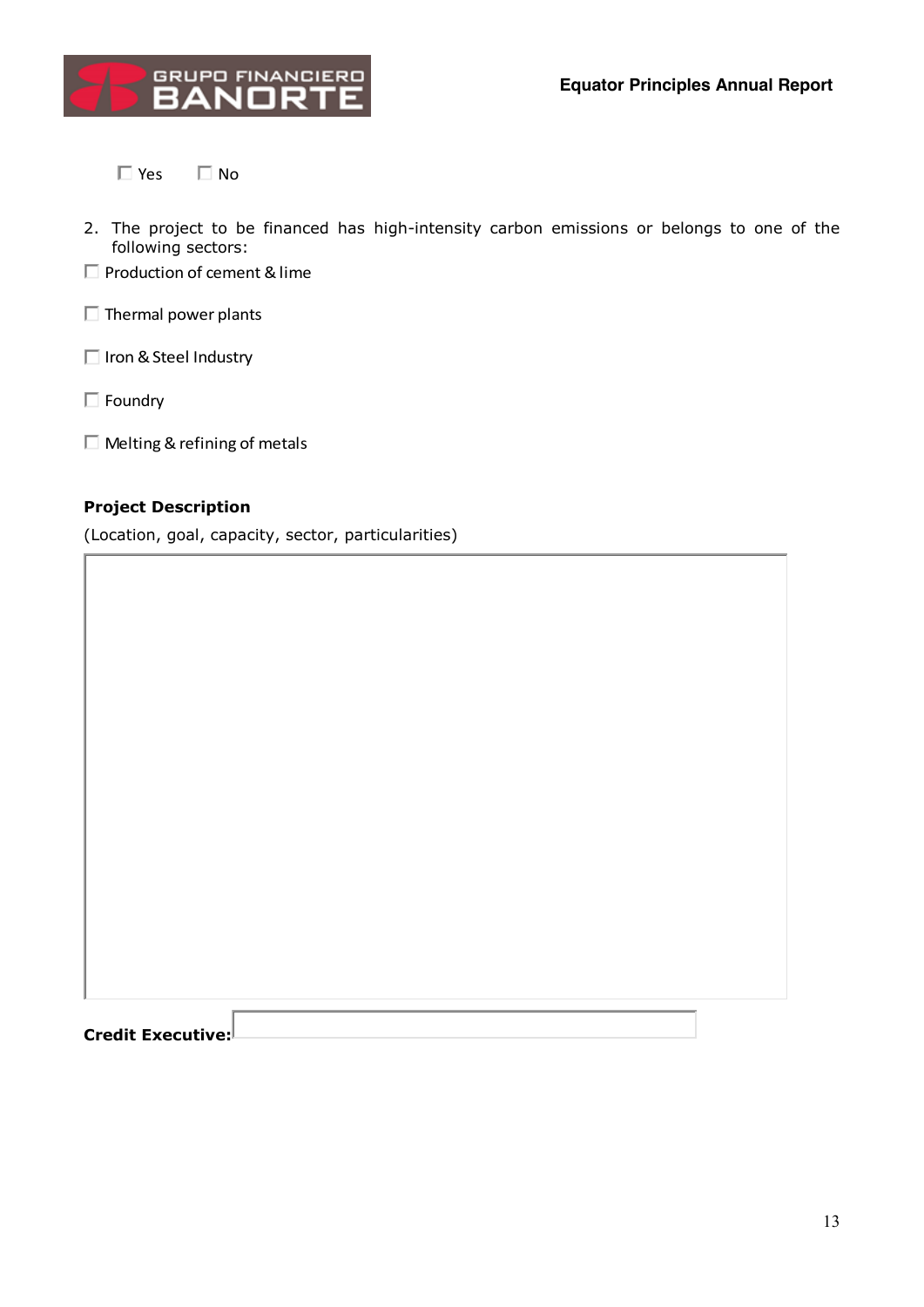

# **Due Diligence Equator Principles**

**Date: Due Diligence Type:**

| <b>Finance</b>           |                   |                         |                         |  |
|--------------------------|-------------------|-------------------------|-------------------------|--|
| <b>Folio:</b>            |                   |                         |                         |  |
| <b>Client Name:</b>      |                   |                         | <b>Client CAS:</b>      |  |
| <b>Description:</b>      |                   |                         |                         |  |
| <b>Destination loan:</b> |                   |                         | <b>Destination CAS:</b> |  |
| <b>Description:</b>      |                   |                         |                         |  |
| <b>Total Amount:</b>     |                   | <b>Required Amount:</b> | Term:                   |  |
| Specialized área:        | <b>Real state</b> | Tourism                 | <b>Agrobusiness</b>     |  |

| <b>Project</b>              |                     |                         |                  |                        |  |
|-----------------------------|---------------------|-------------------------|------------------|------------------------|--|
| Name:                       |                     |                         |                  |                        |  |
| <b>Description:</b>         |                     |                         |                  |                        |  |
|                             |                     |                         |                  |                        |  |
|                             |                     |                         |                  |                        |  |
| Life cycle                  |                     | <b>Site preparation</b> |                  | <b>Operation</b>       |  |
| stage:                      | <b>Construction</b> |                         |                  | <b>Closing</b>         |  |
| <b>Evaluation:</b>          | <b>Initial</b>      |                         | <b>Follow up</b> | <b>Site monitoring</b> |  |
| <b>Participating banks:</b> |                     |                         |                  |                        |  |

| <b>Social and Environmental Risk</b>                          |     |          |           |  |
|---------------------------------------------------------------|-----|----------|-----------|--|
| Social and environmental risk<br>level                        | A   | в        | C         |  |
| <b>Adverse environmental risks</b><br>and/or impacts          |     |          |           |  |
| Adverse social risks and/or<br>impacts                        |     |          |           |  |
| <b>Reputational risk</b>                                      | A   | в        | C         |  |
| <b>Compliance with applicable</b><br>national legal framework | Yes | On track | <b>No</b> |  |
| <b>Compliance with Equator</b><br><b>Principles</b>           | Yes | On track | <b>No</b> |  |

| <b>Dictum</b>        |                                                   |            |  |
|----------------------|---------------------------------------------------|------------|--|
| <b>Opinion</b>       | <b>Favourable</b>                                 | <b>Not</b> |  |
|                      |                                                   | favourable |  |
| <b>Notes</b>         |                                                   |            |  |
| <b>Annual Review</b> | Date:                                             |            |  |
|                      | <b>Documentation to be submitted</b><br>$\bullet$ |            |  |

 $7$  The due diligence format provided in this appendix corresponds only to the analysis summary. The rest of the document refers to the technical assessment of the environmental and social aspects.